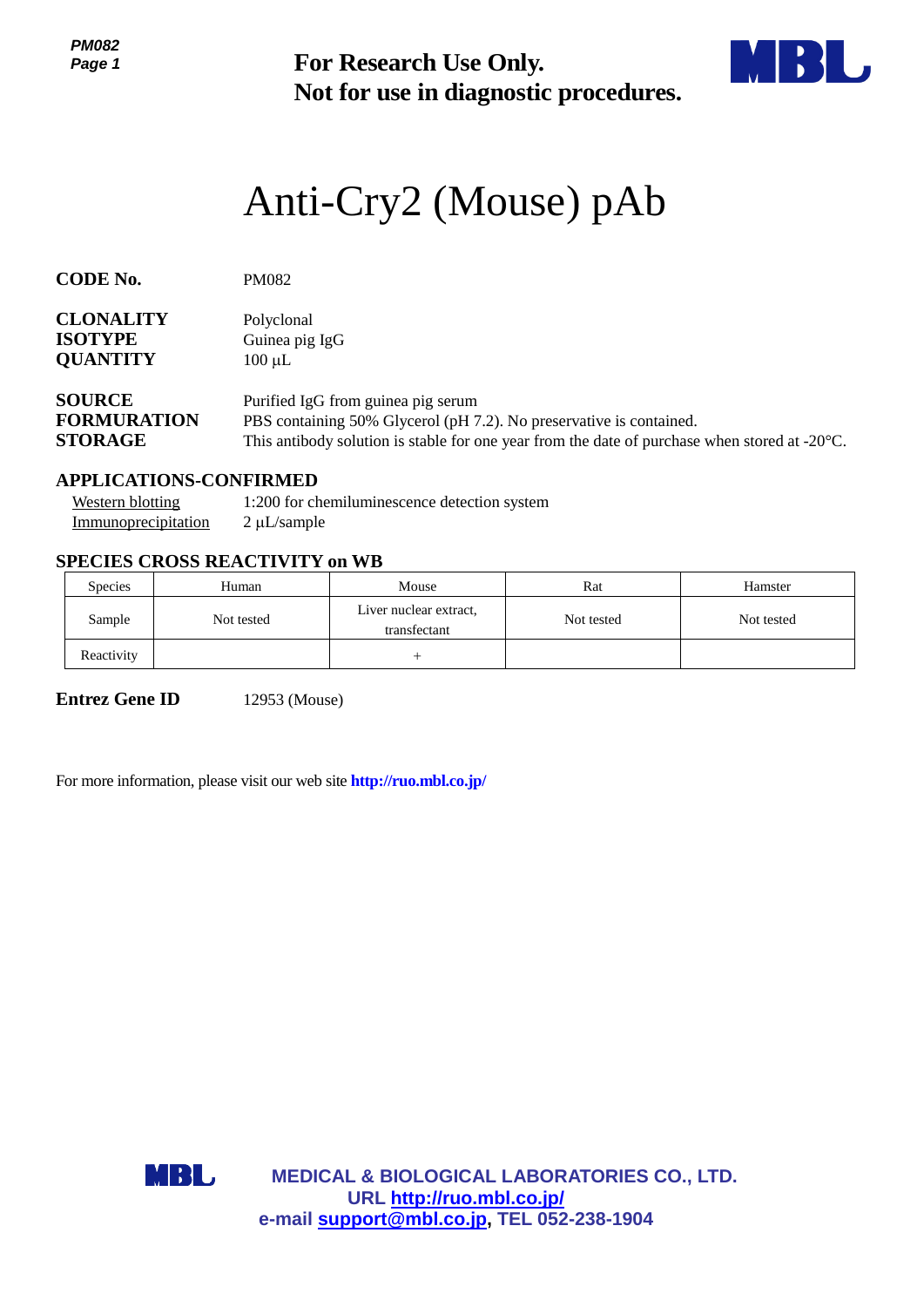## **RELATED PRODUCTS**

| Antibodies    |                                            |
|---------------|--------------------------------------------|
| <b>PM082</b>  | Anti-Cry2 (Mouse) pAb                      |
| <b>PM081</b>  | Anti-Cry1 (Mouse) pAb                      |
| <b>PM083</b>  | Anti-Per2 (Mouse) pAb                      |
| D333-3        | Anti-CLOCK (Mouse) mAb (CLSP3)             |
| D334-3        | Anti-CLOCK (Mouse) mAb (CLNT1)             |
| D335-3        | Anti-BMAL1 (Mouse) mAb (B1BH2)             |
| D349-3        | Anti-CLOCK (Mouse) mAb (CLSP4)             |
| <b>PM079</b>  | Anti-DBP (Mouse) pAb                       |
| CY-P1016      | Anti-SIRT1 pAb                             |
| <b>RN032P</b> | Anti-CIRBP pAb                             |
| <b>PM075</b>  | Anti-GNAT2 (Zebrafish) pAb                 |
| PM067         | Normal Guinea Pig IgG                      |
| Kits          |                                            |
| CY-1151       | CycLex <sup>®</sup> SIRT1/Sir2 Deacetylase |
|               | Fluorometric Assay Kit                     |
| CY-1152       | CycLex® SIRT2 Deacetylase                  |
|               | Fluorometric Assay Kit                     |
| CY-1173       | CycLex® CaM-kinase II Assay Kit            |
|               | Recombinant proteins (Human, Active)       |

CY-E1151 NAD<sup>+</sup>[-Dependent Deacetylase SIRT1](http://ruo.mbl.co.jp/dtl/P/CY-E1151/)

- CY-E1152 NAD<sup>+</sup>[-Dependent Deacetylase SIRT2](http://ruo.mbl.co.jp/dtl/P/CY-E1152/)
- CY-E1173 CaM-kinase II Positive Control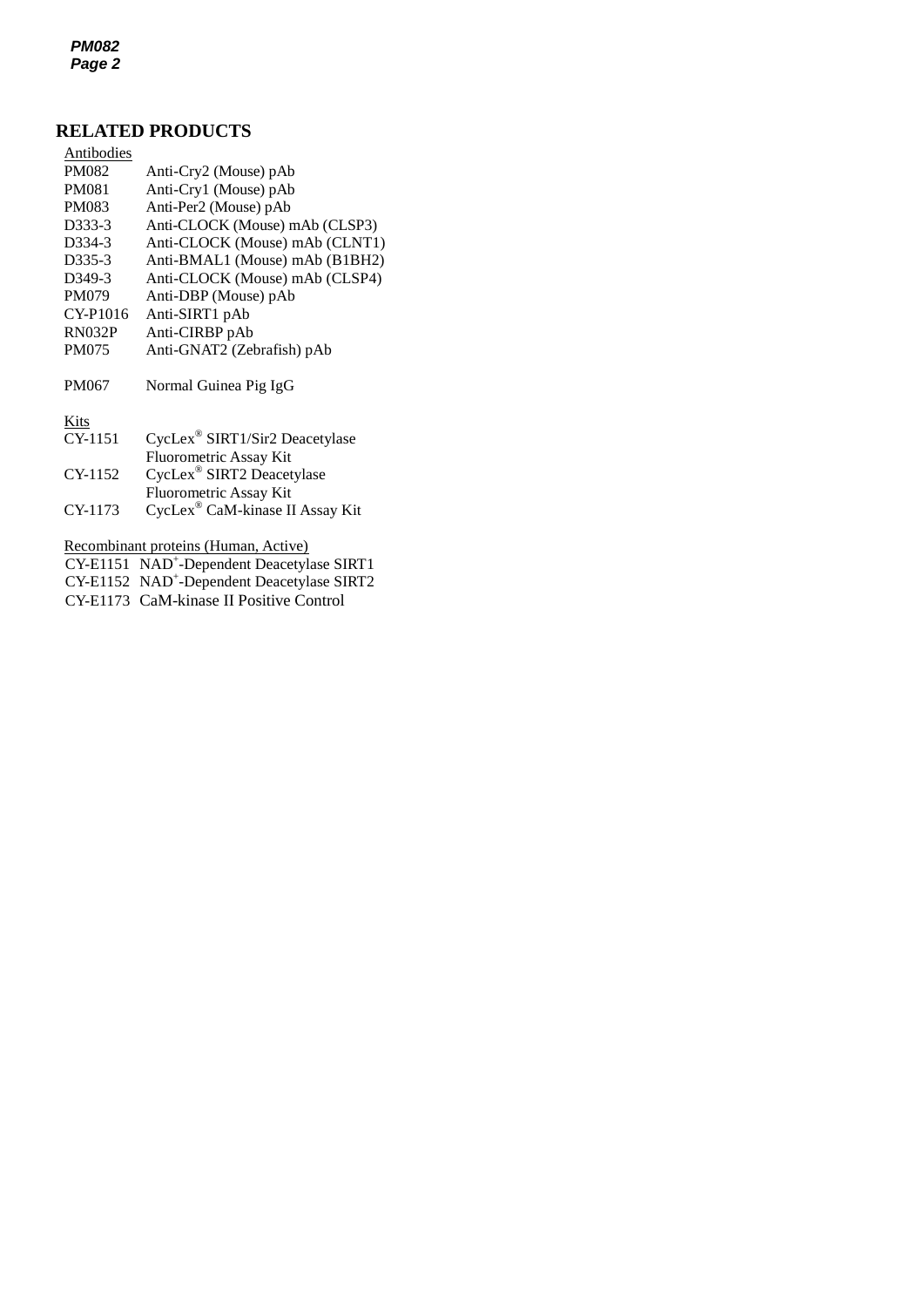## **SDS-PAGE & Western blotting**

- 1) Prepare the tissue or cell sample described as below:
- Tissue] Mix 10 μL of mouse liver nuclear extract with 10 μL of Laemmli's sample buffer.
	- [Cell] Wash 1 x  $10^7$  cells 3 times with PBS and suspends them in 1 mL Laemmli's sample buffer.
- 2) Boil the samples for 5 min. and centrifuge. Load 20  $\mu$ L of the tissue sample or 5  $\mu$ L of cell sample per lane in a 1-mm-thick SDS-polyacrylamide gel (12.5% acrylamide) for electrophoresis.
- 3) Blot the protein to a polyvinylidene difluoride (PVDF) membrane at 1 mA/cm<sup>2</sup> for 1 hr. in a semi-dry transfer system (Transfer Buffer: 25 mM Tris, 190 mM glycine, 20% MeOH). See the manufacturer's manual for precise transfer procedure.
- 4) To reduce nonspecific binding, soak the membrane in 10% skimmed milk (in PBS, pH 7.2) overnight at 4°C.
- 5) Wash the membrane with PBS-T [0.05% Tween-20 in PBS] (5 min. x 3 times).
- 6) Incubate the membrane with primary antibody diluted with 1% skimmed milk (in PBS, pH 7.2) as suggested in the **APPLICATION** for 1 hr. at room temperature. (The concentration of antibody will depend on the conditions.)
- 7) Wash the membrane with PBS-T (5 min. x 3 times).
- 8) Incubate the membrane with the 1:20,000 Rabbit anti-Guinea Pig IgG (H+L) Secondary Antibody, HRP conjugate (Life Technologies; code no. 61-4620) diluted with 1% skimmed milk (in PBS, pH 7.2) for 1 hr. at room temperature.
- 9) Wash the membrane with PBS-T (5 min. x 3 times).
- 10) Wipe excess buffer on the membrane, then incubate it with Immobilon Western Chemiluminescent HRP Substrate (Merck Millipore; code no. WBKLS0100) for 1 min. Remove extra reagent from the membrane by dabbing with paper towel, and seal it in plastic wrap.
- 11) Expose to an X-ray film in a dark room for 15 sec. Develop the film as usual. The condition for exposure and development may vary.

(Positive controls for Western blotting; Mouse liver nuclear extract and transfectant)



## *Western blot analysis of mouse Cry2*

Lane 1: Mouse liver nuclear extract (ZT24) Lane 2: Cry1/Cry2 double knockout mouse liver nuclear extract (ZT24) Lane 3: Mouse Cry1/HEK293T Lane 4: Mouse Cry2/HEK293T Lane 5: HEK293T

Immunoblotted with Anti-Cry2 (Mouse) pAb (PM082)

Cry1/Cry2 double knockout mouse was kindly provided by Dr. Toshiyuki Hamada. (Hokkaido University Graduate School of Medicine)